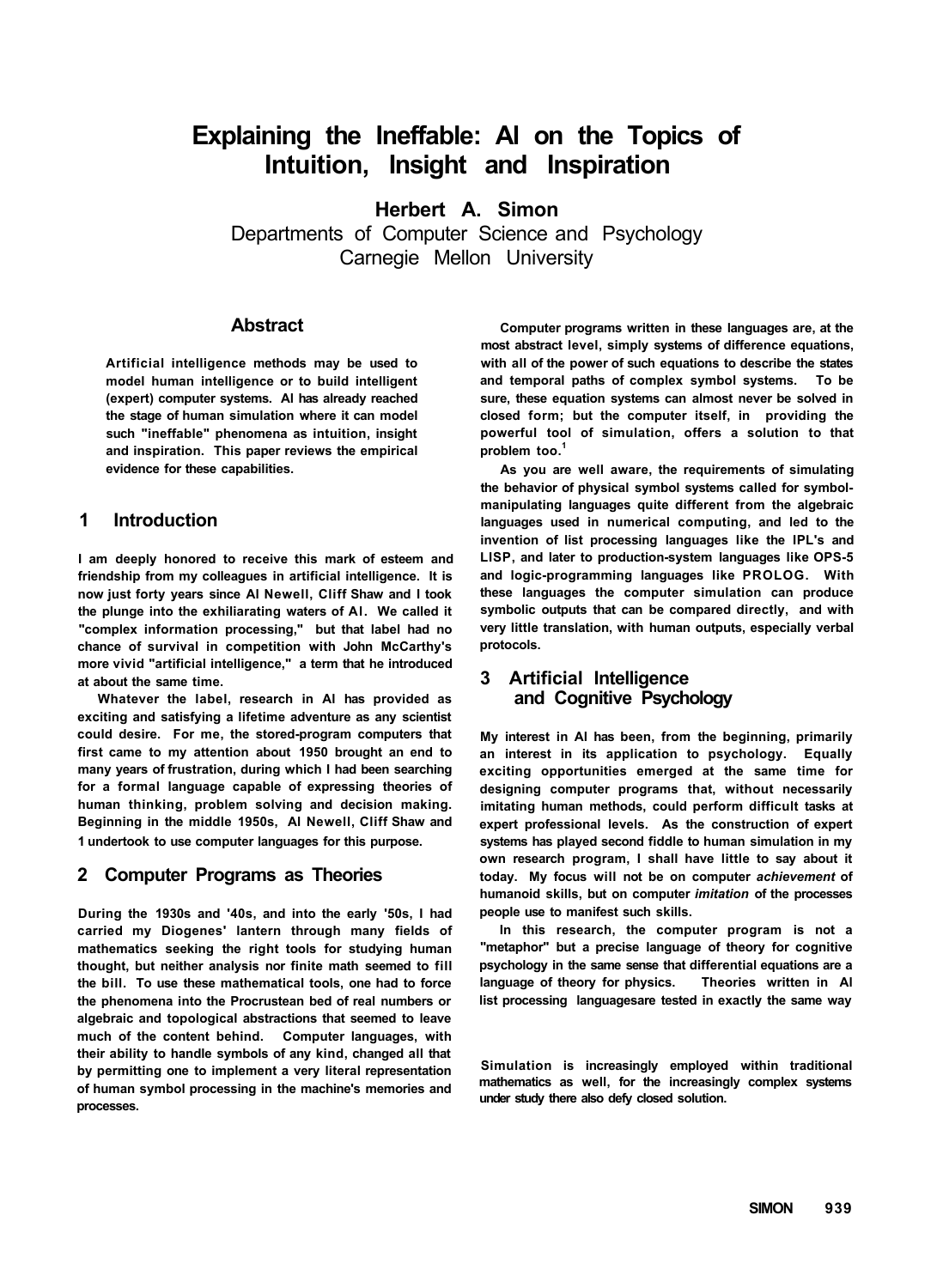as theories written in differential equations. We use the theories to make predictions, which are then tested against behavior captured in the laboratory or observed in the field.<sup>2</sup>

Psychology is an empirical science. It is the study of how human beings behave and of the processes occurring in their minds (that is, their brains) that bring this behavior about. The science of psychology proceeds by observing the phenomena of thinking, by building theories to describe and explain the phenomena, and by laying phenomena and theory side by side to see how closely they match. The proceeding three sentences would be no more and no less true if for "psychology" we substituted "physics" or "geology" or "biology," with corresponding changes in the names of the phenomena studied.

The fact that psychology is studied by scientists who themselves are human beings is of no more account than the fact that physics is studied by scientists who consist of atoms or that biology is studied by scientists who eat, breathe and procreate. What we are interested in, in all of these cases, are not the scientists but the phenomena and the theories that describe and explain the phenomena. At the general level, good methodology in physics or chemistry is good methodology in psychology. At more specific levels, each field has to invent methods and instruments for observing and theorizing that are appropriate to the phenomena of interest. The methods arc to be judged by the same standards in every case.

Some of you may have heard me express these last sentiments before or have read them in my published papers (Newell and Simon, 1972). I feel obliged to repeat them here because books, written in armchair comfort, continue to be published from time to time that try to evaluate by philosophical means psychological theories written in computer languages. 1 must confess that I have not in recent years read any books of this kind, but 1 have seen reviews of them. Before you convict me of bigotry for ignoring them, let me explain why **I** do so.

#### **3.1 Cognition's Empirical Base**

As psychology is an empirical science, we can only judge whether and to what extent particular theoretical proposals are valid by comparing them with data. In the face of such comparisons, philosophical speculation is superfluous; in the absence of such comparisons, it is helpless. $3$ Therefore, if we wish to evaluate the claims of theories of thinking (whether these theories take the form of computer

 $2$ The theories of physics consist not only of the differential **equations, but also deducible properties of these equations (e.g., the principle of conservation of energy in mechanics). Theories defined by difference equations (programs) may also possess deducible properties, which then become part of the theory. For example, in EPAM, the short-term memory capacity can be deduced from the structure and parameters of the program.** 

**3 1 should perhaps explain that I selected the topic and title of my talk for this occasion before learning that there would be a**  session at this meeting on AI and philosophy -- news that I **obviously greeted without enthusiasm.** 

programs or some other form), and especially if we wish to broadcast the results of our evaluations, we would do well to spend most of our time studying the empirical evidence and making the explicit comparisons with the computer traces.

By now, such evidence is voluminous. This is not the place to review it, but I'll cite just one very specialized example. In the book. *Protocol Analysis* (1993), that Anders Ericsson and I have written, treating the methodology for testing cognitive theories by comparing human think-aloud protocols with computer traces, there are 42 pages of references. It is not unreasonable to ask anyone who proposes to evaluate the validity of verbal reports as data either to become acquainted with a substantial portion of this literature or to announce clearly his or her amateur status. Similarly, it is not unreasonable to ask anyone proposing to pronounce on memory capacity or the acquisition and response speeds of human memory to become acquainted with that large literature.

There are, of course, comparably large literatures on problem solving, reasoning, perceiving, and many other topics. Any serious assessment of our knowledge of human thought processes or of the veridicality of theories that purport to describe or explain these processes must rest on the data reported in this literature. (Notice that I am not asking anyone to read it, but just to refrain from public comment if they haven't read it.)

What theories are available for testing, and what kinds of phenomena do they address? Again, I can only cite a few examples, some from my own work and some from the work of others. An early example is the General Problem Solver (GPS), whose central mechanism, means-ends analysis, has been shown empirically, in numerous studies, to be a much-used heuristic in human problem solving. (A small fraction of these empirical tests are discussed in Newell and Simon, 1972; you will find others in the two volumes of my *Models of Thought,* 1979, 1989). Contemporary with GPS is EPAM, a model of human perceptual and memory processes due originally to Feigenbaum, which has been tested successful against empirical data from experiments on verbal learning, expert memory performances in several domains of expertise (including expertise in mnemonics), and concept attainment (For some of the empirical tests see Feigenbaum and Simon, 1984; and Richman, *et* a/., 1995).

A somewhat later system is John Anderson's ACT\* (1983), which focuses especially on semantic memory and the explanation of contextual effects through spreading activation. A very different and still newer theory, or set of theories, are "neural" networks of the connectionist variety that have shown capacities to learn in a variety of tasks (McClelland and Rumelhart, 1986). Quite recently, Allen Newell, in collaboration with John Laird, Paul Rosenbloom and others, has produced Soar, a vigorous push from GPS into a far more general and unified architecture, which demonstrates the relevance of multiple problem spaces and learning by chunking (Newell, 1990).

Still closer to the topics I shall address in the remainder of this talk is the BACON system (see Langley, et al., 1987) and its close relatives, GLAUBER, STAHL, KEKADA (Kulkarni and Simon, 1988), LIVE (Shen, 1994) and others that simulate many of the discovery processes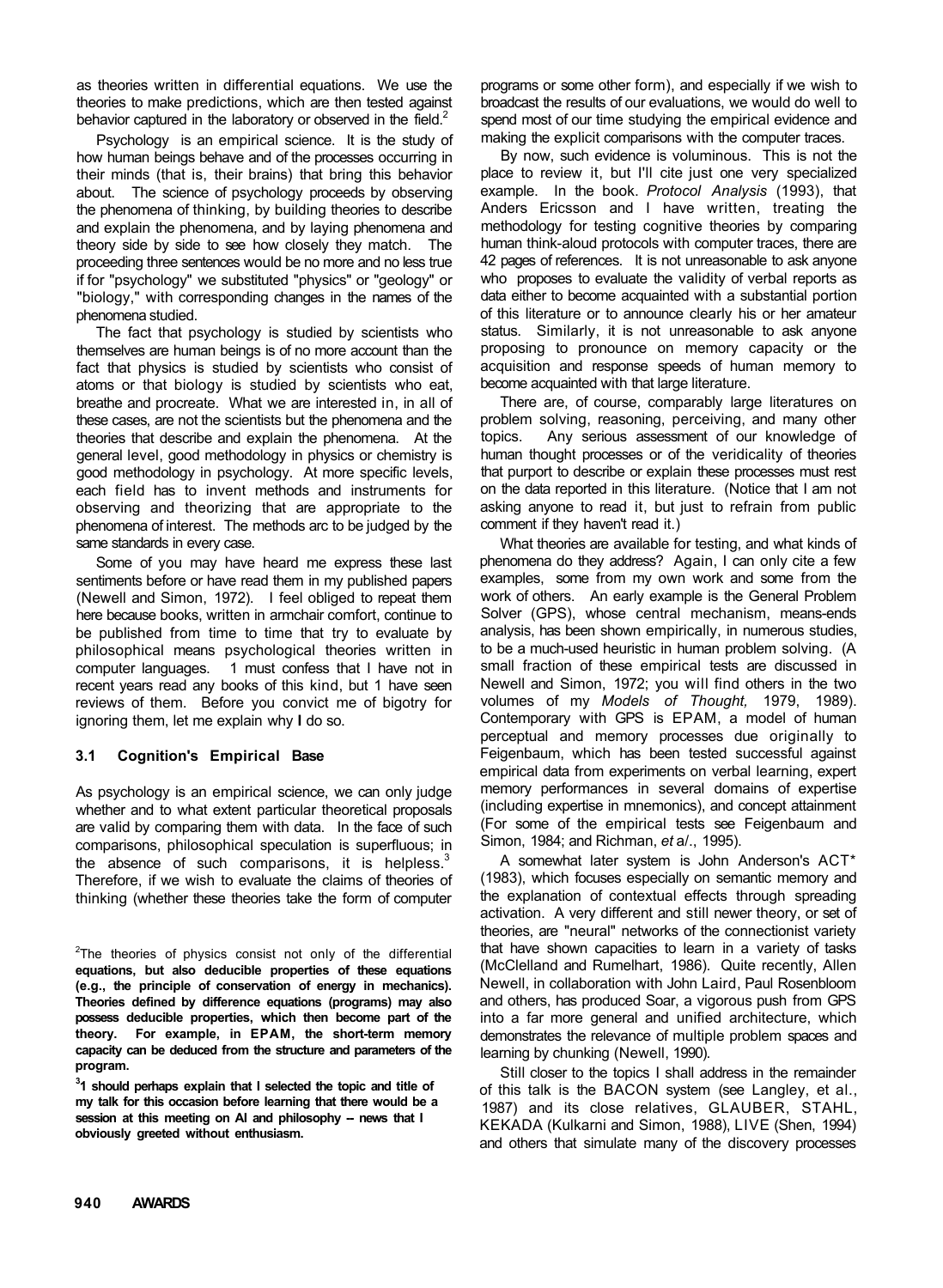that are discernable in the activities of scientists. Some of the models I have mentioned are complementary, some are competitive, as theories are in any science.

Again, I must remind you that to understand these systems, not just as interesting examples of artificial intelligence but as theories of human thinking, and to adjudicate among them when they conflict, you must devote just as much attention to the experimental and other empirical evidence about the phenomena they model as to the structures and behaviors of the programs themselves. Errors in the evaluation of these programs as psychological theories are caused less often by lack of knowledge or inaccurate knowledge about the programs than by lack of knowledge or inaccurate knowledge about how human subjects behave when they are confronted with the same tasks as the programs were tested on.

For one example, the brittleness of computer programs when they wander outside the task domain for which they are programmed is often mentioned as a defect of these programs, viewed as psychological theories, without noticing the extraordinary brittleness of human behavior when it wanders outside the arena of the actor's experiences. (Inexperienced urbanites lost in a wilderness frequently freeze or starve to death in circumstances where experienced savages survive. Novices playing their first bridge hand bid and discard almost randomly.) Theories cannot be compared with facts unless the theories are specified precisely and the facts known thoroughly.

#### **3.2 Limits of Explanation?**

In the remainder of my talk 1 shall put the information processing explanation of thinking to what is usually regarded as a severe test. The idea that the processes humans use in everyday, relatively routine and wellstructured tasks can be modeled by computers has gained, over the years, a considerable amount of acceptance -- more among experimental psychologists than among people who are more distant from the data. The idea that these models can be extended to ill-structured tasks of the kinds that require ingenuity, perhaps even creativity, when performed by humans is less widely accepted. This is no more a philosophical question than the questions that I have discussed previously. It is a question about certain kinds of human behavior and whether these kinds of behavior can be modeled by computers. It is to be settled by comparing the records of human behavior with the output of computer models.

I shall focus on three terms that appear frequently in the literature and in popularized psychology (not always with the same meanings) and which have been used to label behaviors that are often claimed to be beyond explanation by programmable mechanisms. The three terms are "intuition," "insight" and "inspiration." In addressing the cognitive phenomena associated with each of these terms, I shall first define the term so that we can determine when the corresponding phenomena are being exhibited. Without clear tests that unable us to identify the occasions of "intuition," "insight" and "inspiration," there are no phenomena to explain.

I cannot claim that the definitions I shall propose represent the only ways in which these terms are, or can be, used. I will claim that they correspond to the usual meanings, and that the operational tests on which they are based are the operational tests that are commonly used to determine when people are being "intuitive," "insightful," or "inspired." These are the properties the definitions should possess if they are to be used in theories of intuition, insight and inspiration.

Having established operational tests for the phenomena, we shall look at the evidence as to whether people and computers exhibit the process in question, and if so, under what circumstances. What 1 shall show is, first, that the presence or absence of phenomena like these, sometimes claimed to be ineffable, can be determined objectively, and second, that certain computer programs are mechanisms that exhibit these phenomena and thereby provide explanations for them.

# **4 Intuition**

Let me start with the process of human thinking that is usually called "intuition." Before we can do research on intuition, we have to know what it is; in particular, we must have some operational definition that tells us when intuition is being exhibited by a human being and when it is not. It is not too difficult to construct such a definition.

The marks that are usually used to attribute an intelligent act **(say,** a problem solution) to intuition are that: (1) the solution was reached rather rapidly after the problem was posed, and (2) the problem solver could not give a veridical account of the steps that were taken in order to reach it. Typically, the problem solver will assert that the solution came "suddenly" or "instantly." In the few instances where these events have been timed, "suddenly" and "instantly" turn out to mean "in a second or two," or even "in a minute or two."

That's essentially the way my dictionary defines intuition, too: "the power or facility of knowing things without conscious reasoning." Let us take the criteria of rapid solution and inability to report a sequence of steps leading up to the solution as the indications that people arc using intuition. These are the criteria we actually use to judge when intuition is being exhibited. Applying these criteria, we now have some clearly designated phenomena to be explained; we can try to construct some difference equations (computer programs) that behave intuitively.

Intuitive thinking is frequently contrasted with "logical" thinking. Logical thinking is recognized by being planful and proceeding by steps, each of which (even if it fails to reach its goal) has its reasons. Intuitive thinking, as we have seen, proceeds by a jump to its conclusions, with no conscious deliberateness in the process, but intuitive and logical thinking can be intermingled. The expert, faced with a difficult problem, may have to search planfully and deliberately, but is aided, at each stage of the search, by intermediate leaps of intuition of which the novice is incapable. Using what appear to be macros, the intermediate steps of which are these intuitions, the expert takes long strides in search, the novice tiny steps.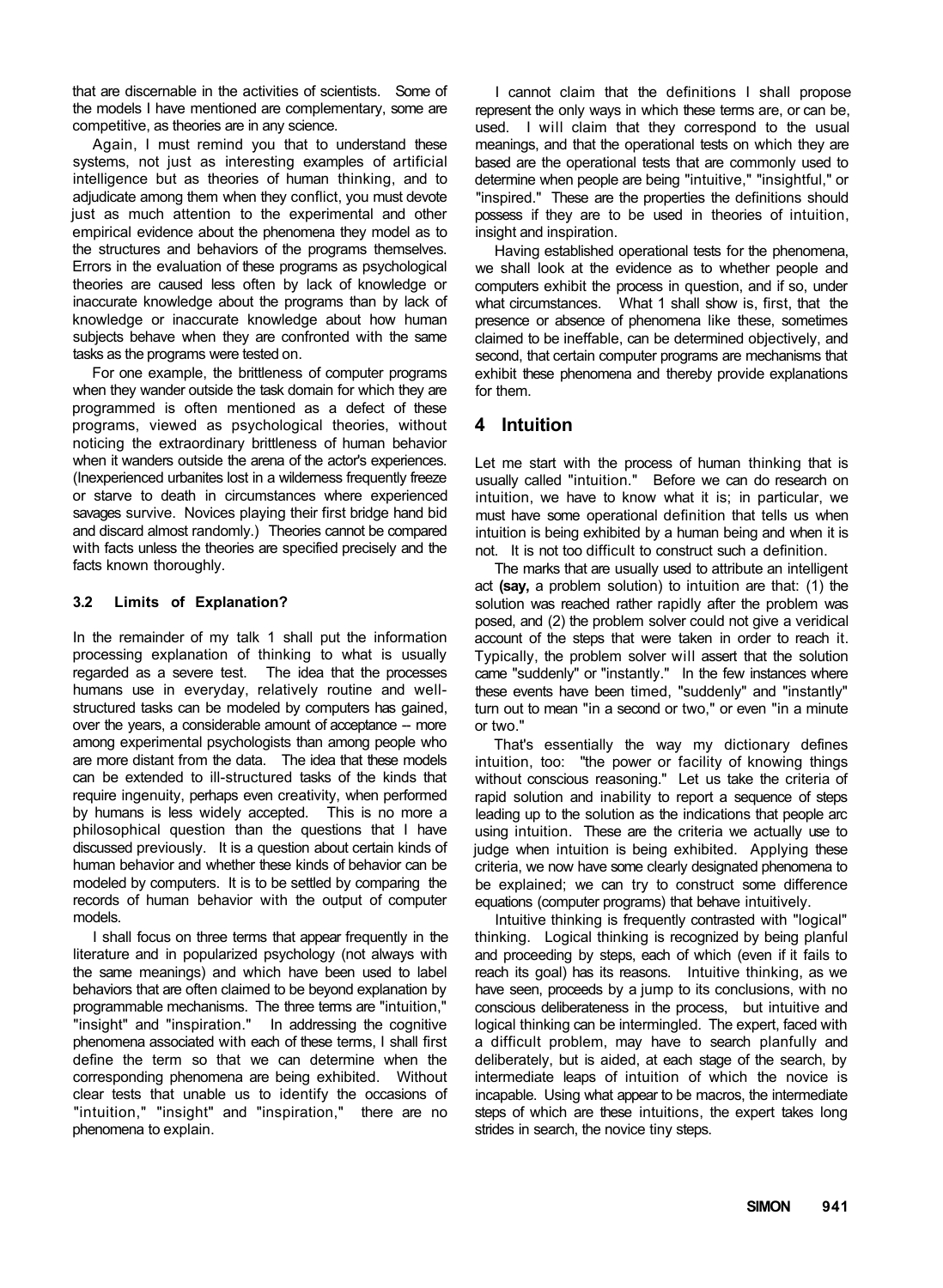#### **4.1 A Theory of Intuition**

After specifying how we shall recognize intuition when it occurs, the next task in building a theory of it is to design a computer program (or find one already built) that will solve some problems intuitively - as determined by exactly the same criteria as we employ to determine when people are using intuition. The program will solve these problems, if they are easy, in a (simulated) second or two and will be unable to provide a (simulated) verbal report of the solution process. Fortunately, at least one such program already exists: the EPAM program, which first became operative about 1960. It was not designed with intuition in mind, but rather to simulate human rote verbal learning, for which there already existed at that time a large body of empirical data from experiments run over the previous 70 years. EPAM accounted for the main phenomena found in these data.

The core of EPAM is a tree-like discrimination net that grows in response to the stimuli presented to it and among which it learns to discriminate, and a short-term memory that will hold a few familiar symbols (7±2?), but will retain them more than 2 seconds only if it has time to rehearse them. EPAM's discrimination net is somewhat similar to the Rete nets that are used to index production systems. EPAM learns the correct discriminations by experience, with only feedback of "right" or "wrong" to its responses. EPAM nets have been taught to discriminate among nearly 10<sup>5</sup> different stimuli, and there is nothing final about that number.

These learned patterns, once acquired, can now be recognized when presented to EPAM because it sorts them through its net, the recognition time being logarithmic in the total number of stimuli in the net. If the net has a the total number of stimuli in the net. branching factor of 4, then recognition of a net discriminating among a million stimuli could be achieved by performing about ten tests  $(4^{10} = 1,048,576)$ . The EPAM model, its parameters calibrated from data in verbal learning experiments, can accomplish such a recognition in a tenth to a fifth of a second. If we add additional time for utterance of a response, the act of recognition takes a second or less.

Now suppose we confront EPAM with a situation that is recognizable from its previous experience (a collection of medical symptoms, say). It can now access, in less than a second, information about a disease that is presumably responsible for these symptoms. As EPAM is able to report symbols that reach its short-term memory (where the result of an act of recognition is stored), it can report the name of the disease. As it cannot report the results of the individual tests performed on the symptoms along the path, it cannot describe how it reached its conclusions. Even if it can report the symptoms that were given it (because it stored some of them in memory during the presentation), it cannot give a veridical account of which of these were actually used to make the diagnosis or how they were considered and weighed during the recognition process.<sup>4</sup> We might add, "even as you and I," for these are also the characteristics of human diagnosis: the physician can report what disease he or she has recognized, but cannot give a veridical report of which symptoms were taken into account, or what weights were assigned to them.

To simulate the diagnostic process in more complex cases, we need a system that contains, in addition to EPAM's discrimination net and the long-term memory it indexes and accesses, some capabilities for solving problems by heuristic search -- a combination of EPAM with a sort of General Problem Solver (GPS) or Soar. Then we will observe this combined system not only recognizing familiar symptoms and their causes, but also reasoning to infer what additional tests might discriminate among alternative diagnoses that have been recognized as possible causes of the initial symptoms.

Automatic medical diagnosis systems now exist that perform diagnostic tasks far more accurately than EPAM alone could, for they take into account alternative diagnoses, do some simple reasoning about relations among symptoms, and are able to request additional tests on the patient to achieve greater discriminatory power and accuracy. These systems, of course, are using a combination of intuition, as usually defined, and "logical" thought (including means-ends analysis in some form). Our current interest is not in machine competence in medical diagnosis but in models of intuition. EPAM, as described, is exhibiting intuition, and modeling at least the first stage of thought (the recognition stage) of an experienced physician confronted with a set of symptoms.

#### **4.2 Testing the Recognition Model**

What grounds do we have for regarding this basic recognition mechanism, which lies at the core of EPAM, as a valid theory of the process that causes people to have intuitions? Simply that it has the same manifestations as human intuition: it occurs on the same time scale accompanied with the same inability to explain the process. Nor was it explicitly "cooked up" to exhibit these properties: they are basic to a system that was designed with quite other simulation tasks in mind. This is exactly the test we apply in validating any theory: we look at the match between the theory and the phenomena and at the ratio of amount of data explained to number of parameters available for fitting.

We can extend the tests of this theory of intuition further. It is well known that human intuitions that turn out to be valid problem solutions rarely occur to humans who are not well informed about the problem domain. For example, an expert solving a simple problem in physics takes a few computational steps without any pre-planning and reports the answer. The recorded verbal protocol shows the steps, but no evidence of why they were taken (no mention of the goals, operators, the algebraic expressions in which numbers were substituted).

**short-term memory. The trace of non-reportable processes must be distinguished from the simulation of processes the theory claims to be reportable.** 

**<sup>4</sup> This does not mean that EPA M cannot be programmed to trace its steps, but that the simulation of its verbal processes will report only symbols that are stored, at the time of reporting, in**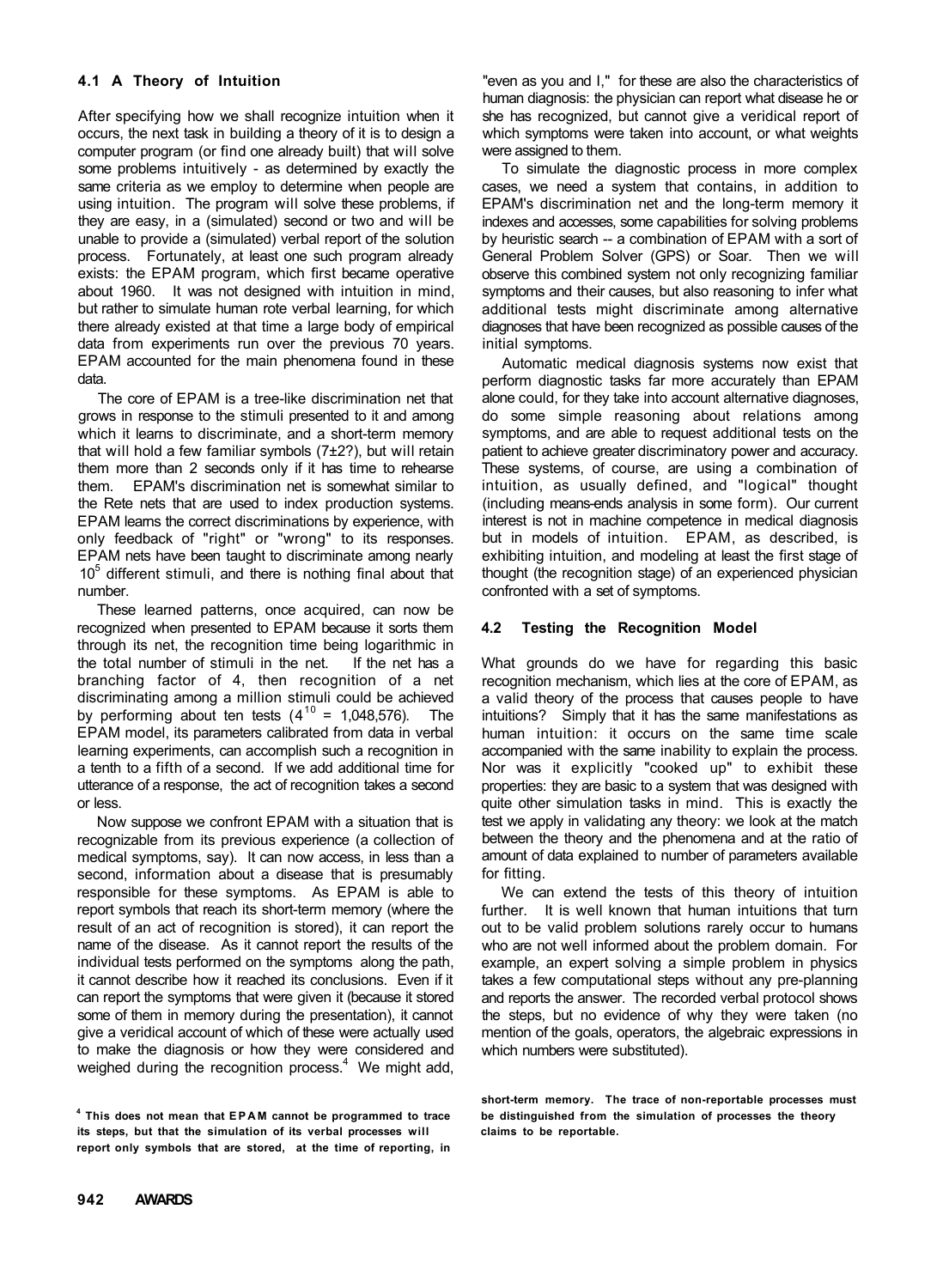**A novice solving the same problem works backwards from the variable to be evaluated, explicitly stating goals, the equations used and the substitutions in the equations. In one experiment, the novice's protocol was approximately four times as long as the expert's (Simon and Simon, 1978) and exhibited no intuition -- only patient search. Novices who replace this search by guessing seldom guess correct answers. This is exactly what EPAM predicts: that there is no recognition without previous knowledge, and no intuition without recognition. Notice that intuition can be as fallible as the recognition cues on which it is based.** 

**There are a number of experimental paradigms for carrying out tests on the theory that intuition is simply a form of recognition. The expert/novice paradigm has already been mentioned: experts should frequently report correct intuitive solutions of problems in their domain, while novices should seldom report intuitions, and if they report any, a large proportion should be incorrect. Experts who are able to report intuitions in their domains should be unable to do so in domains where they are not expert. By making cues more or less obvious, it should be possible to increase or decrease the frequency of correct intuitions; misleading cues should induce false intuitions. Hints of various kinds should draw attention to cues, hence facilitate intuition. These are only the most obvious possibilities.** 

**Experiments on intuition are best carried out on tasks where the correctness of answers can be verified, at least after the fact. We would want to identify "false intuition" to explain the cases (probably very frequent but hard to pinpoint in domains where objective criteria of correctness are lacking) where the presence of certain features in a situation leads subjects to announce a sudden solution although the connection between the cue and the inferences drawn from it is invalid. Determining the circumstances that encourage or discourage false intuition would involve research on the characteristics of situations that subjects attend to, and the beliefs they hold that lead them to the erroneous solutions. Some of the research that has been done on the psychology of so-called "naive physics" fits this general paradigm, as does some of the research on "garden paths" (spontaneous but erroneous interpretations) in syntactic analysis of sentences.** 

**We see that intuition, far from being a mysterious and inexplicable phenomenon, is a well known process: the process of recognizing something on the basis of previous experience with it, and as a result of that recognition, securing access in long-term memory to the things we know about it. What subjects can report about the origins of their intuitions, and what they can't report, are exactly what we would predict from a theory that explained the phenomena associated with recognition. As a matter of fact, we could simplify our vocabulary in psychology if we just abandoned the word "intuition," and used the term "recognition" instead.** 

## **5 Insight**

**Another process of thought that has sometimes been declared to be inexplicable by mechanical means is insight. My dictionary, this time, associates insight closely with intuition. In fact, its second definition of "intuition" is:** 

**"quick and ready insight," Its explicit definition of "insight" is not much more helpful: "the power or act of seeing into a situation: understanding, penetration." Again, we gain an impression of suddenness, but in this case accompanied by depth. Perhaps we shall want to regard any instance of insight as also an instance of intuition, in which case our work is already done, for we have just proposed a theory of intuition. Let's see, however if there is an alternative some other phenomenon that needs explanation and to which we can attach the word "insight."** 

**Consider the "aha" phenomenon. Someone is trying to solve a problem, without success. At some point, a new idea comes suddenly to mind - a new way of viewing the problem. With this new idea comes a conviction that the problem is solved, or will be solved almost immediately. Moreover, the conviction is accompanied by an understanding of why the solution works. At this point we hear the "aha," soon followed by the solution -- or occasionally by a disappointed realization that the insight was illusory. In some cases, after a problem has been worked on for some time without progress, it is put out of mind for a while, and the "aha" comes unexpectedly, at a moment when the mind was presumably attending to something else.** 

**In both scenarios, with and without the interruption, the phenomenon shares the characteristics of intuitive solution: suddenness of solution (or at least of the realization that the solution is on its way), and inability to account for its appearance. The process differs from intuition in that: (1) the insight is preceded by a period of unsuccessful work, often accompanied by frustration, (2) what appears suddenly is not necessarily the solution, but the conviction of its imminence, (3) the insight involves a new way of looking at the problem (the appearance of a new problem representation accompanied by a feeling of seeing how the problem works) and (4) sometimes (not always), the insight is preceded by a period of "incubation," during which the problem is not attended to consciously, and occurs at a moment when the mind has been otherwise occupied.** 

**The third of these features is the source of the feeling of "understanding" and "depth" that accompanies the experience of insight. Again, these are the phenomena we use to identify instances of insight in human beings (ourselves or others). We can take the presence of these four features as our operational definition of insight, and using it, we now have some definite phenomena that we can study and seek to explain.** 

#### **5.1 A Theory of Insight**

**Let me now describe a computer program that can experience insight, defined in the manner just indicated. I shall present this theory a little more tentatively than the theory of intuition proposed earlier because, while it demonstrates that a computer program can have insights, the evidence is a little less solid than for intuition that it matches all aspects of the human experience of insight.** 

**Again, a program that combines the capabilities of EPAM and the General Problem Solver constitutes the core of the theory. (1) We suppose that a GPS-like or Soar-like problem solver is conducting, unsuccessfully so far, a**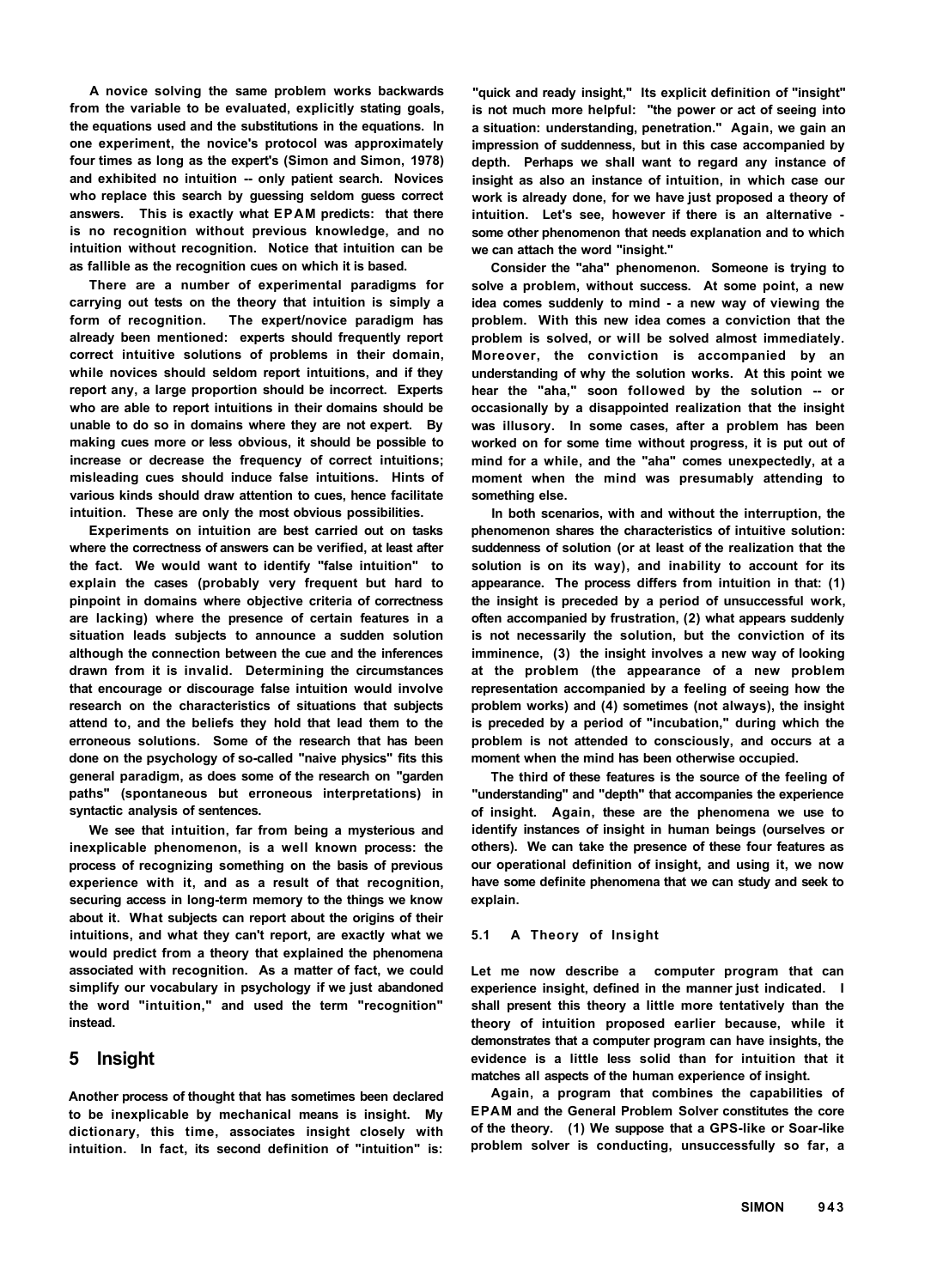heuristic (selective) search for a problem solution. (2) It holds in long-term memory some body of information about the problem and knowledge of methods for attacking it. (3) Unfortunately, it is following a path that will not lead to a solution (although of course it is unaware of this). (4) We assume that the search is serial, its direction controlled by atttentional mechanisms that are represented by the flow of control in the program. (5) Much of this control information, especially information about the local situation, is held in short-term memory, and is continually changing. (6) At the same time, some of the more permanent features of the problem situation are being noticed, learned, and stored in long-term memory, so that the information available for problem solution is changing, and usually improving. (7) The control structure includes an interrupt mechanism which will pause in search after some period without success or evidence of progress, and shift activity to another problem space where the search is not for the problem solution but for a different problem representation and/or a different search control structure. (8) When search is interrupted, the control information held in short-term memory will be lost, so that if search is later resumed, the direction of attention will be governed by the new representation and control structure, hence may lead the search in new directions. (9) As the non-local information that has been acquired in long-term memory through the previous search will participate in determine the search direction, the new direction is likely to be more productive than the previous one.

#### **5.2 Empirical Tests of the Theory**

Now we have introduced nine assumptions to explain the insight that may occur when the search is resumed, which hardly looks like a parsimonious theory. But these assumptions were not introduced into the composite EPAM-GPS to solve this particular problem. All are integral properties of these systems, whose presence is revealed by many different kinds of evidence obtained in other tasks.

One body of evidence supporting this model of insight comes from an experimental investigation of the Mutilated Checkerboard problem that Craig Kaplan and I conducted a few years ago (Kaplan and Simon, 1990). We begin with a chessboard (64 squares) and 32 dominos, each of which can cover exactly two squares. Obviously, we can cover the chessboard with the dominos, with neither squares nor dominos left over. Now, we mutilate the chessboard by removing the upper-left and lower-right corner squares, leaving a board of 62 squares. We ask subjects to cover it with 31 dominos or to prove it can't be done.

This is a difficult problem. Most people fail to solve it even after several hours' effort. Their usual approach is to attempt various coverings as systematically as possible. As there are tens of thousands of ways to try to cover the board, after some number of failures they become frustrated, their efforts flag and they begin to wonder whether a covering exists. Increasingly they feel a need to look at the problem in a new way, but people seem not to have systematic methods for generating new problem representations. Some subjects simplify by replacing the 8¥8 board with a 4¥4 board, but this does not help.

Hints do help. Although few subjects solve the problem without a hint, many do with a hint, usually in a few minutes after the hint is provided. For example, the experimenter may call attention to the fact that the two squares left uncovered after an unsuccessful attempt are always the same color, opposite to the color of the excised corner squares. Attending to this fact, subjects begin to consider the number of squares of each color as relevant, and soon note that each domino covers a square of each color. This leads quickly to the inference that a set of dominos must always cover the same number of squares of each color, but that the mutilated board has more squares of the one color than of the other: Therefore, a covering is impossible.

Subjects who discover this solution, with or without a hint, exhibit behaviors that satisfy our definition of insight. The solution is preceded by unsuccessful work and frustration; it appears suddenly; it involves a new representration of the problem that makes the problem structure evident. The subjects come to the solution quite quickly once they attend to the critical property (equality of the numbers of squares of each color that are covered). This is also true of the few subjects who solve the problem without being given a hint. These subjects have their "aha!" when they attend to the fact that the uncovered squares are always the same color, and that the mutilated board has more squares of that color than of the other. Aided by cues or not, successful subjects often (literally) say "aha!" at the moment of recognizing the relevance of the parity of squares of the two colors.

Moreover, the mechanisms that bring about the solution are those postulated in our computer theory of insight, as can be seen by examining the list given above. Steps 6 through 9 are the critical ones. In the case of hints, attention is directed to the crucial information by the hint, this information is stored in memory, and the search resumes from a new point and with a new direction of attention that makes the previous attempts to cover the board irrelevant. In the case of subjects who solve without a hint, the direction of attention to the invariant color of the uncovered squares may derive from a heuristic to attend to *invariant* properties of a situation - the properties that do not change, no matter what paths are searched in solution attempts.

There are probably several such heuristics (surprise is another one) that shift peoples' attention to particular aspects of a problem situation, thereby enabling the learning of key structural features and redirecting search. The evidence for such heuristics is not limited to laboratory situations; the role of the surprise heuristic in scientific discovery has been frequently noted. I shall return to it later.

The role of attention in insight receives further verification from a variant on the experiment. Different groups of subjects are provided with different chessboards: (1) a standard board, (2) a ruled 8-by-8 matrix without colors, and (3) an uncolored matrix with the words "bread" and "butter" ("pepper" and "salt" will do as well) printed on alternate squares. More subjects find the solution in condition 3 than in condition 1; and more in condition 1 than in condition 2.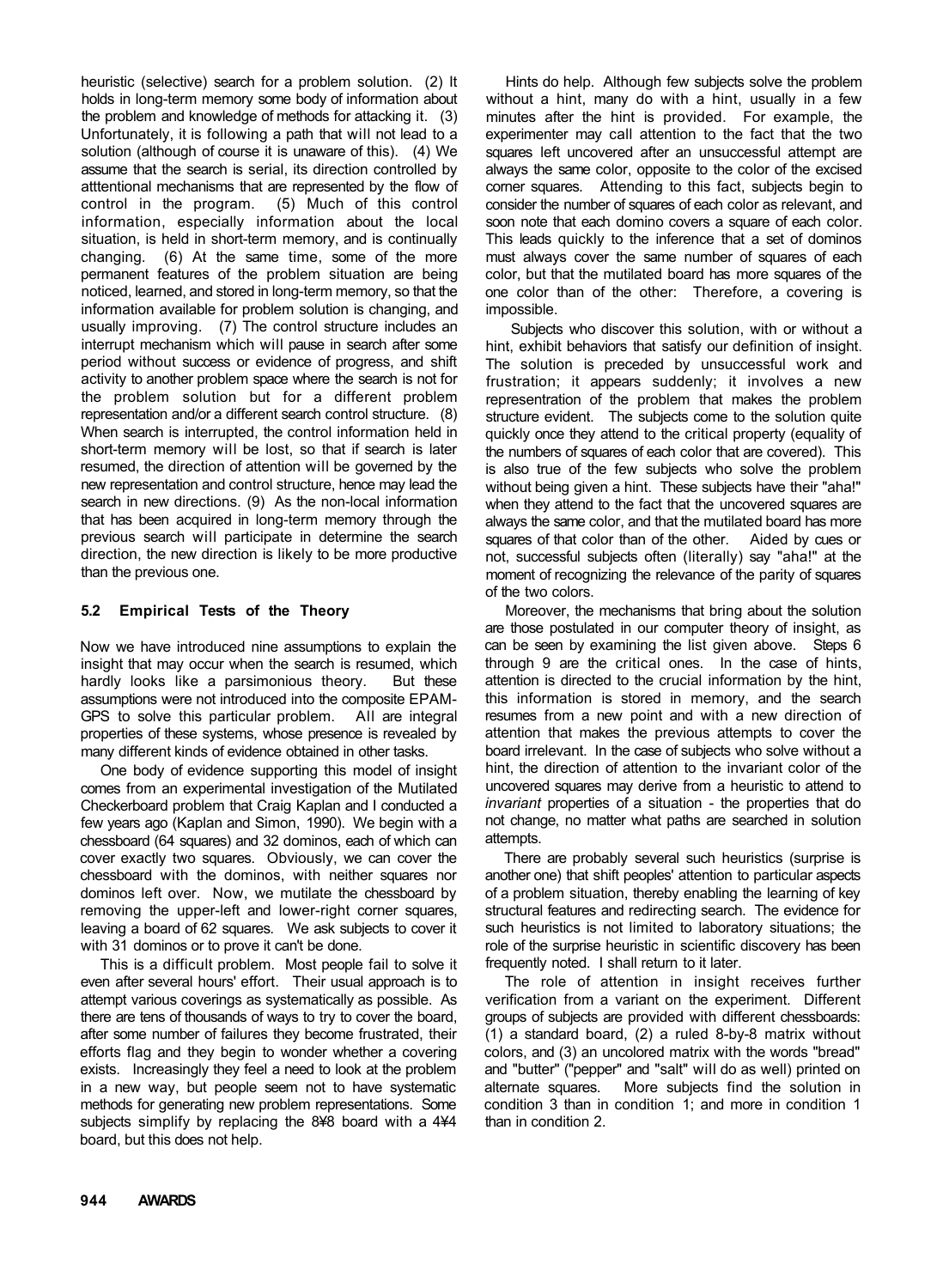**The reason for the latter difference is obvious: presence of the alternating colors provides a cue to which a subject's attention may be directed. What is the reason for the superiority of "bread" and "butter" over red and black? Subjects are familiar with standard chessboards and have no reason to think that the color has any relevance for this problem, hence don't attend to it. In the case of "bread" and "butter," the subjects' attention is attracted to this unusual feature of the situation; they wonder why "those crazy psychologists put those labels on the squares." Here we obtain direct support for the hypothesis that direction of attention to the key features of the situation provides the basis for solution. Noticeability of a feature is essential, whether it is provided by an explicit clue or some other means.** 

#### **5.3 Incubation**

**The checkerboard experiments do not say anything about incubation, or whether interruption of the solution process for a shorter or longer period may contribute to solution. Here I can point to another set of experiments carried out by Kaplan (1989). He defines incubation as "any positive effect of an interruption on problem solving performance," and lists seven explanations that have been offered for it: "unconscious work, conscious work that is later forgotten, recovery from fatigue, forgetting, priming, maturation and statistical regression (p. 1)."** 

**Kaplan then carries out experiments to show, or to confirm, that (1) interruption of certain kinds of tasks (socalled divergent-thinking tasks) improves subsequent performance (i.e., incubation can be demonstrated experimentally), (2) answers supplied after an interruption differ more from the just-previous answers than do successive answers supplied without interruption (i.e., incubation can break "set"), (3) interruptions combined with a hint increase the effects of incubation (the hint shifts attention from continuing search to changing the representation), (4) hints may work without subjects' conscious awareness of their connection with the unsolved problem, and (5) subjects underestimate the time they spend thinking about the problem during an interruption. Details can be found in the original study.** 

**Kaplan proposes a model, which he calls a Generic Memory Model, to account for these phenomena. The model is compatible with the one we have already proposed, with the addition of so-called priming mechanisms of the kind that Quillian (1966) and Anderson (1983) incorporate in their models of semantic memory.<sup>5</sup> The priming mechanisms increase the probability that subjects will attend to items that have been cued, at the same time rapidly decreasing attention to items in STM and slowly decreasing attention to items in LTM . The model accounts for the fact, as the previous model does not, that the length of the interruption is important. Neither model needs to postulate unconscious work on the problem during interruption to** 

**account for incubation.<sup>6</sup> Forgetting in short-term memory of information that holds attention to an unproductive line of search, and redirection of attention from search in the original problem space to search for a new problem representation are the key mechanisms in both models that account for the bulk of the empirical findings.** 

**On the basis of the evidence I have described and the models that have been offered to explain this evidence, I think it fair to claim that there exists a wholly reasonable theory of incubation, as it is observed in human discovery, that calls only on mechanisms that are already widely postulated as components of standard theories of cognition. The process of incubating ideas is as readily understandable as the process of incubating eggs.** 

#### **6 Inspiration**

**The term "inspiration" is surrounded by an aura of the miraculous. Interpreted literally, it refers to an idea that is not generated by the problem solver, but is breathed in from some external, perhaps heavenly, source. To inspire, says my faithful dictionary, is to "influence, move, or guide by divine or supernatural inspiration." A bit circular, but quite explicit about the exogenous, non-material source. A Greek phrase for it was more vivid: to be inspired (e.g., at Delphi) was to be "seized by the god."** 

**The notion that creativity requires inspiration derives from puzzlement about how a mechanism (even a biological mechanism like the brain), if it proceeds in its lawful, mechanistic way, can ever produce novelty. The problem is at the center of Plato's central question in the** *Meno:* **how can an untutored slave boy be led through a geometric argument until he understands the proof? The answer Plato provides, which hardly satisfies our modern ears, is that the boy knew it all the time; his new understanding was simply a recollection of a prior understanding buried deep in his memory (a recognition or intuition?). What bothers us about the answer is that Plato does not explain where the buried knowledge came from.** 

#### **6.1 Generating Novelty**

**Let's leave the** *Meno* **(I have offered a solution for the puzzle elsewhere<sup>7</sup> , and in any event, we are talking science here, not philosophizing), and go directly to the question of how a mechanism creates novelty, for novelty is at the core of creativity. In fact, we shall define creativity operationally, in full accordance with general usage, as novelty that is regarded as having interest or value (economic, esthetic, moral, scientific or other value).** 

**I shall start with an example. There are about 92 stable elements in nature, composed of protons and neutrons (and these, in turn, of component particles). There are** 

**<sup>7</sup>Simon (1976).** 

**<sup>5</sup> In order to explain some quite different phenomena, priming mechanisms have also been added to the most recent version of the EPA M theory.** 

**<sup>6</sup>No one has offered an explanation of why unconscious work during interruption should be more effective for solution than the continuation of conscious work. The simplest hypothesis consistent with the data is that it isn't more effective.**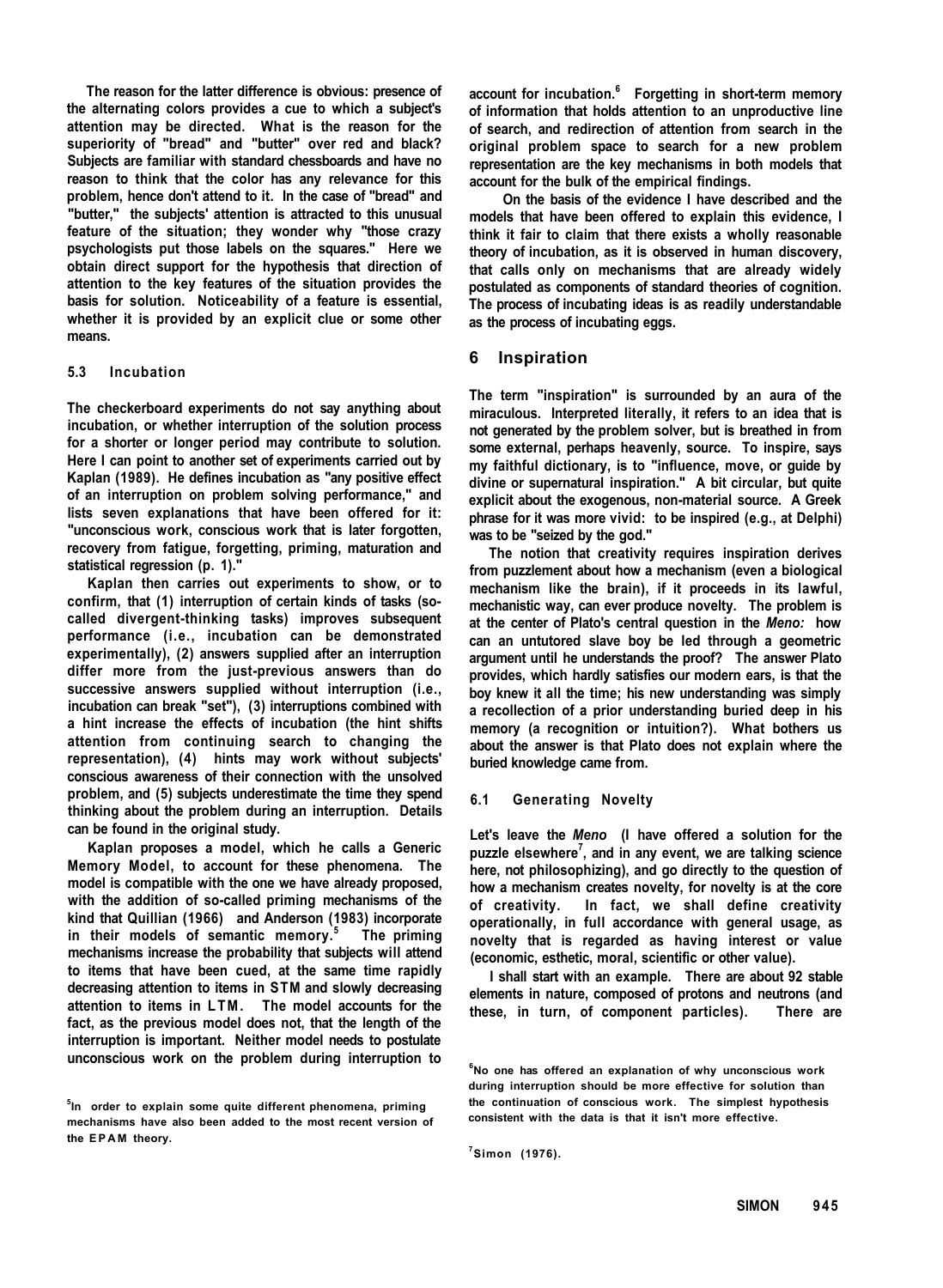innumerable molecules, chemical species, almost none of which existed just after the Big Bang or just after the 92 elements first appeared in the universe.

Here is novelty on a mind-boggling scale; how did it come about? The answer is "combinatorics." Novelty can be created, and is created, by combinations and recombinations of existing primitive components. The 26 letters of the alphabet (or, if you prefer the 70-odd phonemes of English) provide the primitives out of which a denumerable infinity of words can be created. New numbers, new words, new molecules, new species, new theorems, new ideas all can be generated without limit by recursion from small finite sets of primitives.

The traditional name in AI for this basic noveltyproducing mechanism is *generate and test.* One uses a combinatorial process to generate new elements, then tests to see if they meet desired criteria. A good example of a generate-and-test system that can create novelty valuable for science is the BACON program (Langley, Simon, Bradsaw and Zytkow, 1987). BACON takes as inputs uninterpreted numerical data and, when successful, produces as outpouts scientific laws (also uninterpreted) that fit the data .<sup>8</sup>

#### **6.2 Selective Search as Inspiration**

The law-generating process that BACON uses to find laws that describe data is not a random search process. The space of "possible functions" is not finite, and even if we limited search to some finite portion of it, any useful domain would be too large to vield often to random search. Basically, BACON's law generator embodies three heuristics for searching selectively: First, it starts with simple functions, then goes on (by combinatorial means) to more complex ones. We don't have to pause long to define "simple" or "complex." The simple functions are just those primitive functions that BACON starts with (in fact, the linear function); the compound functions are formed by multiplying or dividing pairs of functions by each other. A functions is "simple" if it is generated early in the sequence, "complex" if generated later.

Second, BACON is guided by the data in choosing the next function to try. In particular, it notices if one variable increases or decreases monotonically with respect to another, testing whether ratios of the variables are invariant in the first case, products in the second, and shaping the next function it generates accordingly. This simple operation generates a wide class of algebraic functions, and by enlarging a bit the set of primitive functions (e.g., adding the exponential, logarithmic and sine functions), the class of generatable functions could be greatly broadened. The main point is that BACON's choice of the next function to test

**°I hasten to add that BACON has discovered no new scientific laws (although other programs built in the same generate-andtest principle have); but it has** *rediscovered,* **starting with only the same data that the original discoverer had, a number of the most important laws of 18th and 19th Century physics and chemistry.** 

depends on what kind of fit with the data the previously tried functions exhibited.

Third, in problems involving data about more than two variables, BACON follows the venerable experimental procedure of changing one independent variable at a time. Having found conditional dependencies among small sets of variables, it explores the effects of altering other variables.

That is essentially all there is to it. With these simple means, and provided with the actual data that the original discoverers used, BACON rediscovers Kepler's Third Law (It finds  $P = D^{3/2}$  on the third or fourth try), Ohm's Law of current and resistance, Black's Law of temperature equilibrium for mixtures of liquids and a great many others. There are many other laws it *doesn't* discover, which is an essential fact if it is to be regarded as a valid theory of human performance. Humans also *don't* discover laws more often than they discover them.

To validate BACON as a theory of human discovery;we would like to have as detailed historical data as possible on how the human discoveries were actually made, but sometimes the data are quite scanty. About all we know about Kepler's discovery of his Third Law is that he initially made a mistake, declaring that the period of revolution of the planets varied as the square of their distance from the Sun. Some years later, he decided the fit of law to data was poor and went on to find the correct law. Interestingly enough, BACON first arrives at Kepler's erroneous square law, rejects it as not fitting the data well enough, and goes on to the correct law almost immediately. With a looser parameter to test whether a law fits the data, BACON would make Kepler's mistake.

Sometimes the processes of BACON can be tested directly against human processes. Yulin Qin and I (1990) gave students the data (from the World Almanac) on the periods and distances of the planets - labeling the variables simply *x* and v, without interpretation. In less than an hour, 4 of 14 students found and fitted the 3/2-power law to the data. The students who succeeded used a function generator that responded to the nature of the misfits of the incorrect functions. The students who failed either were unable to generate more than linear functions or generated functions whose form was independent of previous fits and misfits.

1 spell out this example to show that theories of inspiration are constructed and tested in exactly the same manner as other scientific theories. Once the phenomena have been defined, we can look for other phenomena that attend them and for mechanisms that exhibit the same behavior in the same situations. In historical cases more favorable than Kepler's, we may have voluminous data on the steps toward discovery. In the case of both Faraday and Krebs, for example, laboratory notebooks are available, as well as the published articles and autobiographical accounts. In these cases, we have many data points for matching the scientist's behavior with the model's predictions.

## **6.3 Discovery of New Concepts**

I have now cited a few pieces of evidence  $\sim$  many more exist -- that scientists do not have to be "seized by the god" to discover new laws; such laws, even laws of first magnitude,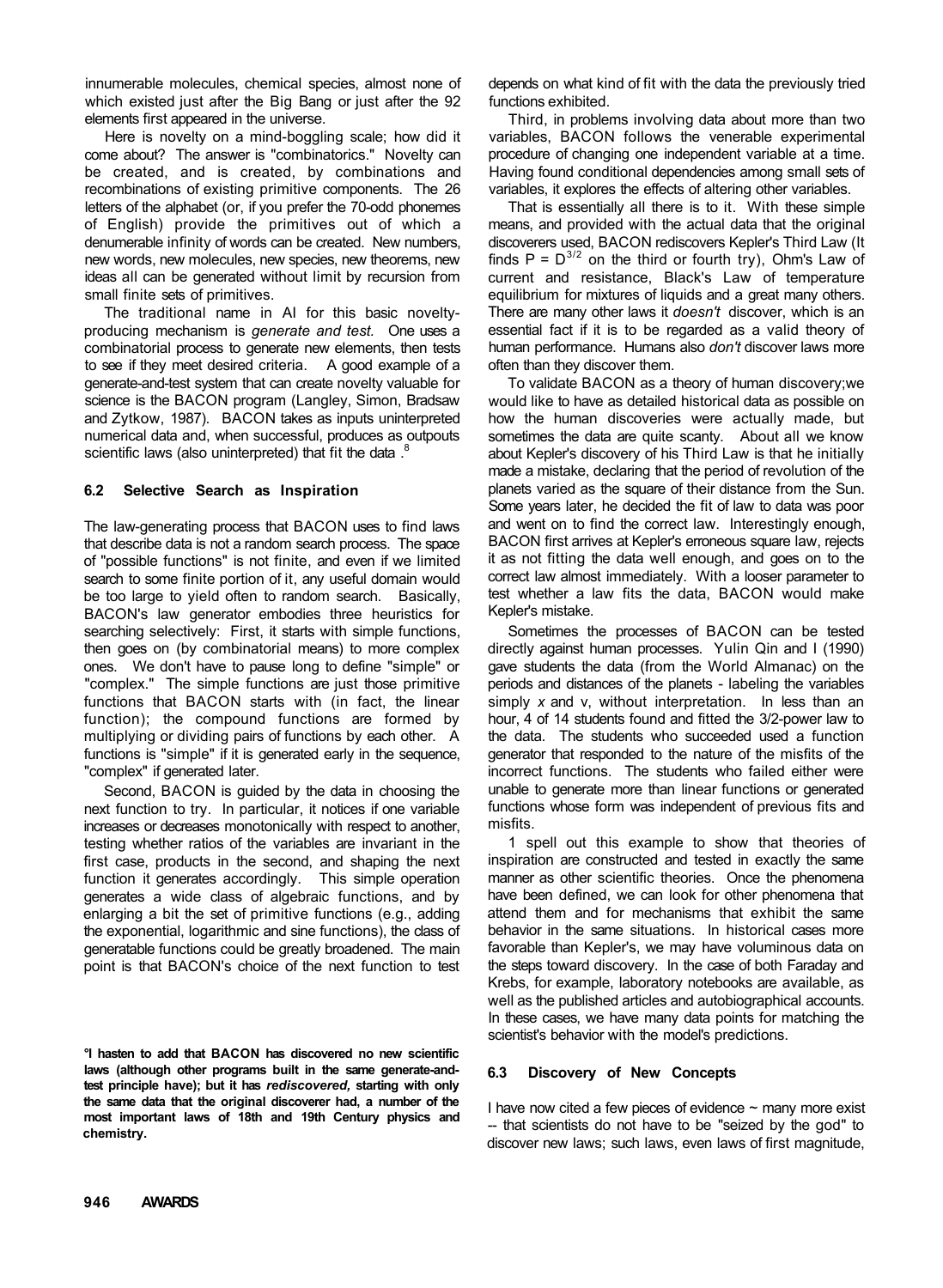**can be arrived at by quite understandable and simulatable psychological processes. But what about new concepts? Where do they come from?** 

**BACON is provided with one heuristic that I have not yet mentioned. When it discovers that there is an invariant relation in the interaction between two or more elements in a situation, it assigns a new property to the elements, measuring its magnitude by the relative strength of each element's action (one of the elements is assigned a unit value, becoming the standard). For example, BACON notices that when pairs of bodies collide, the ratio of accelerations of any given pair is always the same. BACON defines a new property (let's call it "obstinance"), and assigns an obstinance of 1 to body A, and an obstinance to each other body inversely proportional to the magnitude of its acceleration in collisions with A. Of course, we know that "obstinance" is what we usually call "inertial mass," and that BACON has reinvented that latter concept on the basis of this simple experiment.** 

**This procedure turns out to be a quite general heuristic for discovering new concepts. BACON has used it to reinvent the concepts of specific heat, of refractive index, of voltage, of molecular weight and atomic weight (and to distinguish them) and others. Here again, inspiration turns out to be a by-product of ordinary heuristic search.** 

**All of these results are available in the psychological and cognitive science literature (Langley, Simon, Bradshaw and Zytkow, 1987). They will not be improved by philosophical debate, but rather, by careful empirical study to determine the range of their validity and the goodness with which they approximate the observed phenomena. Debate, philosophical or otherwise, is pointless without familiarity with the evidence.** 

#### **6.4 Other Dimensions of Discovery**

**Scientists do many things besides discovering laws and concepts. They plan and carry out experiments and interpret the findings, invent new instruments, find new problems, invent new problem representations. There are other dimensions to discovery, but these are perhaps the most important. I shall say no more about experiments (see Kulkarni and Simon, 1988) or instruments or problemfinding here. Some processes for finding new representations have already been examined in our discussion of insight. There is still plenty of work to be done, but so far, no evidence of which I am aware that the explanation of the phenomena of intuition, insight and inspiration will require the introduction of mechanisms or processes unlike those that have been widely employed in simulating human thinking. That, of course, is an empirical claim -- actually, not so much a claim as an invitation to join in the exciting task of explaining how machines like people and computers can think, and sometimes think creatively.** 

#### **7 Physiological Foundations**

**It will not have passed without notice that I have said almost nothing today about the brain as a physiological organ. My silence should not be interpreted a doubt that the mind is in the brain, or a suggestion that processes beyond**  **the physiological are required for its operation. The reason for my omission of the physiology of the brain is quite different. As I have pointed out in other contexts, sciences generally progress most effectively if they focus upon phenomena at particular levels in the scheme of things. Hunters of the quark do not, fortunately, need to have theories about molecules, or vice versa. The phenomena of nature arrange themselves in levels (Simon, 1981) and scientists specialize in explaining phenomena at each level (high energy physics, nuclear physics, analytic chemistry, biochemistry, molecular biology ... . neurophysiology, symbolic information processing, and so on), and** *then,* **in showing (at least in principle) how the phenomena at each level can be explained (reduced) to the terms and mechanisms of the theory at the next level below.** 

**At the present moment in cognitive science, our understanding of thinking at the information processing level has progressed far beyond our knowledge of the physiological mechanisms that implement the symbolic processes of thought. (Fortunately, on the computer side, we know full well how the symbolic processes are implemented by electronic processes in silicon.) Our ignorance of physiology is regrettable but not alarming for progress at the information-processing level, for this same sky-hook picture of science is visible in every scientific field during some period - usually a long period - in the course of its development. Nineteenth Century chemistry had little or no base in physics, and biology had only a little more in chemistry.** 

**There is no reason why research in cognition should not continue to develop vigorously at both physiological and information processing levels (as it is now doing) watching carefully for the indications, of which there already are a few, that we can begin to build the links between them - starting perhaps with explanations of the nature of the physiological mechanisms (the "chips" and "integrated circuits") that constitute the basic repositories of symbolic memory in the brain. While we await this happy event, there is plenty of work for all of us, and no lack of knowledge of cognitive mechanisms at the symbolic level I have been considering in this paper.** 

## **8 Conclusion**

**Artificial intelligence is an empirical science with two major branches. One branch is concerned with building computer programs (and sometimes robots) to perform tasks that are regarded as requiring intelligence when they are performed by human beings. The other is concerned with building computer programs that simulate, and thereby serve as theories of, the thought processes of human beings engaged in these same tasks. I have directed my remarks to the outer edge of AI research belonging to the latter branch, where it is concerned with phenomena that are often regarded as ineffable, and not explainable by machine models. I have shown that, on the contrary, we have already had substantial success in constructing and implementating empirically tested information-processing theories that account for the phenomena of intuition, insight and inspiration. I have no immediate urge to predict how much further we shall go in the future or how fast. The continual progress on the**